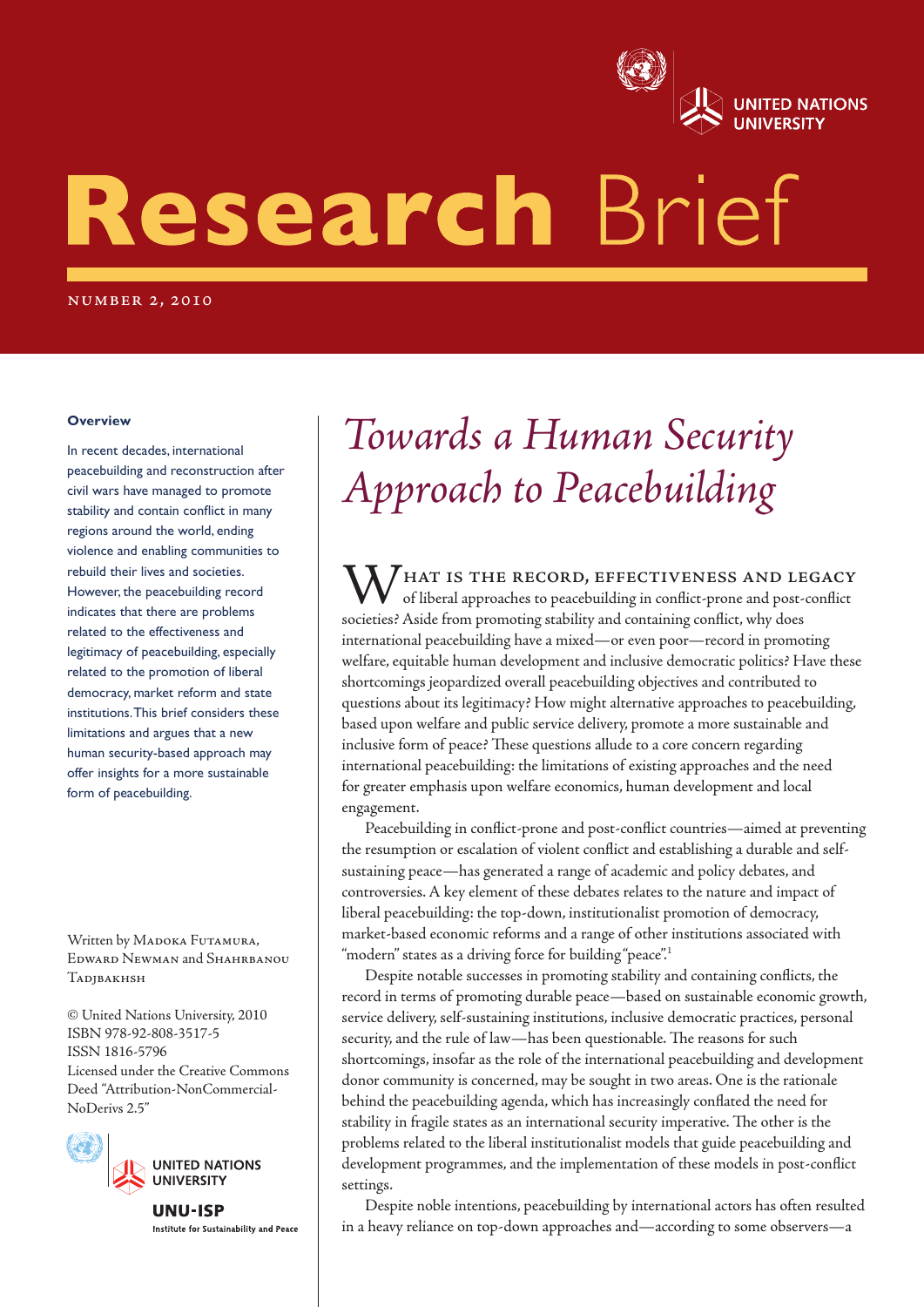

#### **About this Research Brief**

This Research Brief presents some preliminary conclusions of a United Nations University research project entitled "Peacebuilding in Conflict-Affected Societies: Comparative Experiences and Local Perspectives", which is directed by Madoka Futamura and Edward Newman. In connection with the project, a workshop was organized at the Kofi Annan International Peacekeeping Training Centre in Accra, Ghana, in September 2009.The authors would like to acknowledge and thank the participants of the workshop:

Irae Baptista-Lundin Pascaline Barankeba Mytaher Haskuka Bonny Ibhawoh Yasuko Kusakari Eugene Nkubito Memunatu Pratt Debey Sayndee

lack of sensitivity towards local needs and desires. More importantly, although the importance of local ownership has been increasingly emphasized, there is still very limited knowledge of and research conducted on local opinions, perceptions and experiences that shape or react to externally-led peacebuilding processes.

#### **Peacebuilding as International "Securitization"**

The first challenge to successful durable peacebuilding concerns the motivations behind interventions in the first place. There is a wide—although not uncontested—consensus that unstable and conflict-prone societies pose a threat to international security and stability. Many analysts—especially after 9/11—now consider these situations as the primary security challenge of the contemporary era. In recent years, international peacebuilding activities in conflict-prone and postconflict countries have increased not only in number and complexity, but also in scope. Peacebuilding has been increasingly conflated with statebuilding, based upon the assumption that effective—preferably liberal states form the greatest prospect for a stable international order. Peacebuilding, and by extension state-building, has therefore increasingly become integral to the security agenda.

Viewing intrastate conflict, weak statehood and underdevelopment as threats to international security has brought much-needed resources, aid and capacity-building to conflict-prone countries in the form of international assistance. This has contributed to a reduction in the absolute numbers of civil wars and the consolidation of peace in many countries.

However, "peacebuilding as securitization" has also raised a number of critical challenges. When stability

becomes a priority, international peacebuilding tends to rely on top-down mediation amongst power brokers and on building state institutions, rather than bottom-up, community-driven peacebuilding or the resolution of the underlying sources of conflict. The peacebuilding agenda itself often becomes an externally (often donor) driven exercise, without a genuine understanding of local political culture, desires or needs. As a result, this approach can be insensitive towards local traditions and institutions, if not intrusive. When reduced to a technical exercise, the implication is that peacebuilding assistance is essentially value-free and does not represent important choices and interests. Yet the apolitical model of peacebuilding can miss the reality on the ground and fail to create conditions conducive to durable stability. In some cases, the process of identifying and addressing the rootcauses of conflict can itself become politicized and manipulated.

The mixed record of peacebuilding, therefore, owes a lot to its prevailing rationale to promote strong states and contain conflict as a matter of international security, rather than to resolve conflicts through meeting the everyday needs of citizens in local contexts.

#### **The Liberal Institutionalist Approach to Peacebuilding**

The second challenge is the implementation of a liberal institutionalist model in post-conflict situations, disregarding local contexts, experiences and institutional legacies. The liberal institutionalist approach to peacebuilding and development in fragile states is driven by the belief that the principal "problem" with conflictprone and post-conflict states is the absence of effective state institutions. With this rationale, (re)building viable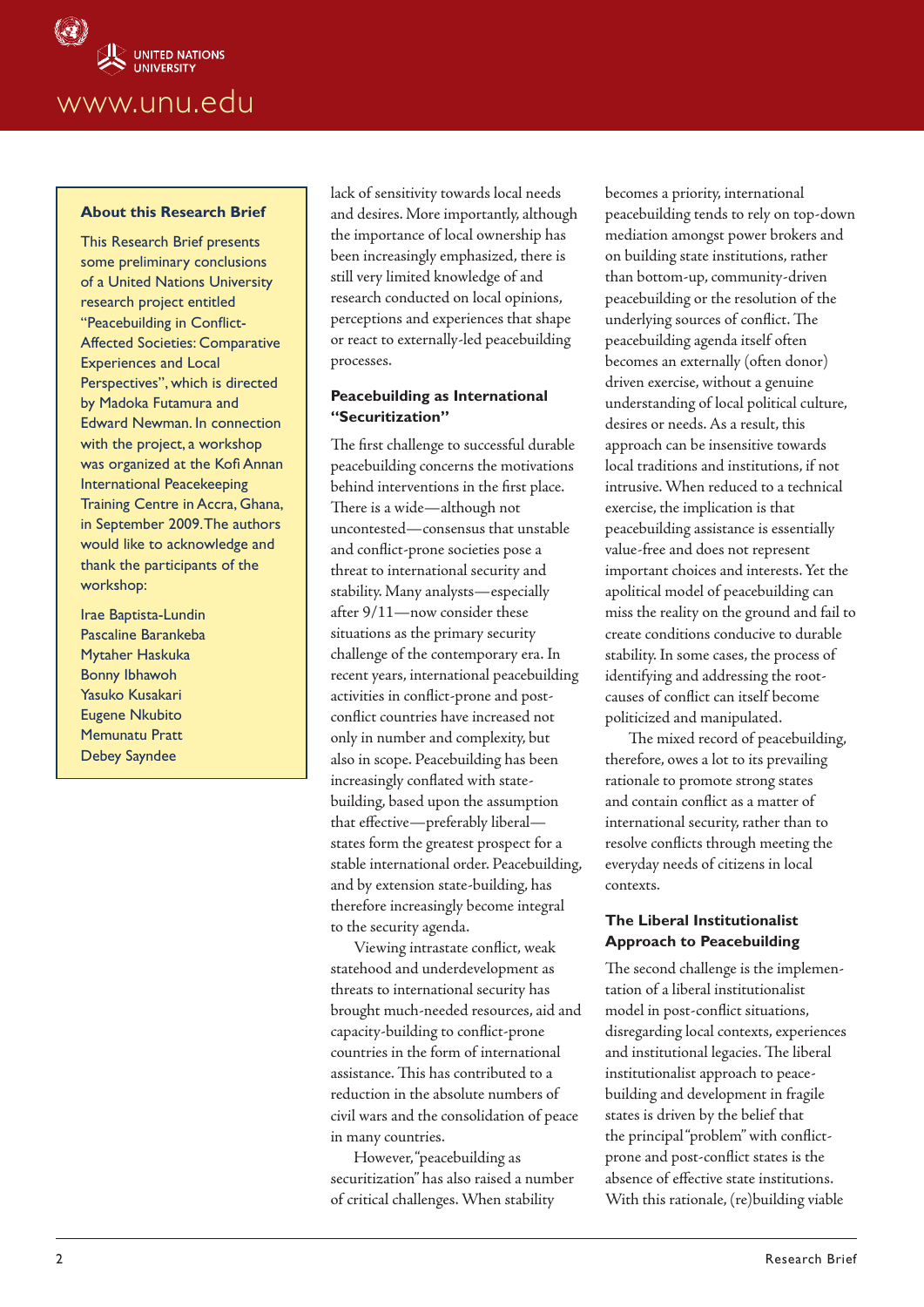## www.isp.unu.edu



institutions—often based on generic, Western models—becomes a priority and an end in itself. The institutionalist view assumes that state institutions are enough to generate material objectives of peacebuilding and concentrates on institutional benchmarks, such as sequences and capacity. This

The liberal peacebuilding agenda emphasizes constrained public expenditure, deregulation and privatization. There is thus an internal contradiction: peacebuilding implies the strengthening (or (re)construction) of the state, yet the liberal economic/social policies that are promoted arguably

## "International peacebuilding is motivated by the desire to promote strong states and contain conflict in the interests of international security."

approach often neglects the idea that peacebuilding is fundamentally about social relations, and in particular, trust.

In practice, a wide range of different case studies have illustrated the shortcomings of the liberal institutionalist approach to peacebuilding and development. Externally led state-building based on institutionalist models may undermine traditional indigenous authority structures, raising questions of legitimacy in addition to efficiency. Selfsustaining public institutions often fail to take root. When economic growth is largely unregulated and concentrated amongst the elite, large sections of the population depend upon the informal economic sector to survive—and in turn fail to pay taxes and shun public institutions. Where institutions are not organic and thus not durable in the absence of external support, local ownership is jeopardized. In these circumstances citizens continue to support sectarian political forces which prolong the polarization of society and in the worst cases threaten violence and insecurity. The efforts—and resources of donor agencies do not fully achieve their goals, aid is wasted, and the society may be prone to the danger of falling again into cycles of conflict.

undermine the state. Furthermore, there is ample evidence that marketization is unhelpful in volatile conflict-prone societies, which have been characterized by inequality and social grievances. Contrary to a liberal economic approach, the evidence suggests that the emphasis should be upon poverty alleviation and employment generation.

#### **Problems and Challenges**

While aiming to contain instability and build generic state institutions based upon "external" models, liberal institutionalist peacebuilding often neglects the welfare needs of local populations and fails to engage with indigenous traditional institutions. This approach also fails to grasp the underlying motivations that may be the root-causes of conflict in the first place: social, economic and political exclusion and grievances. If the state-building efforts embodied in the peacebuilding agenda fail to take root in local societies, not only can instability and conflict ensue, but dependency on international sponsorship can become the norm.

The result of institutionalist statebuilding has been the alienation of significant sections of the populations, who not only fail to embrace the core objectives of peacebuilding, but engage in reactionary practices, such as

#### **About the Authors**

*Madoka Futamura* is an Academic Programme Officer at the United Nations University's Institute for Sustainability and Peace.

*Edward Newman* is a senior lecturer in the Department of Political Science and International Studies, University of Birmingham.

*Shahrbanou Tadjbakhsh* is co-director of the Human Security Programme in the Master's of Public Affairs, Sciences Po, Paris, and an Associate Researcher at the Peace Research Institute (PRIO), Oslo.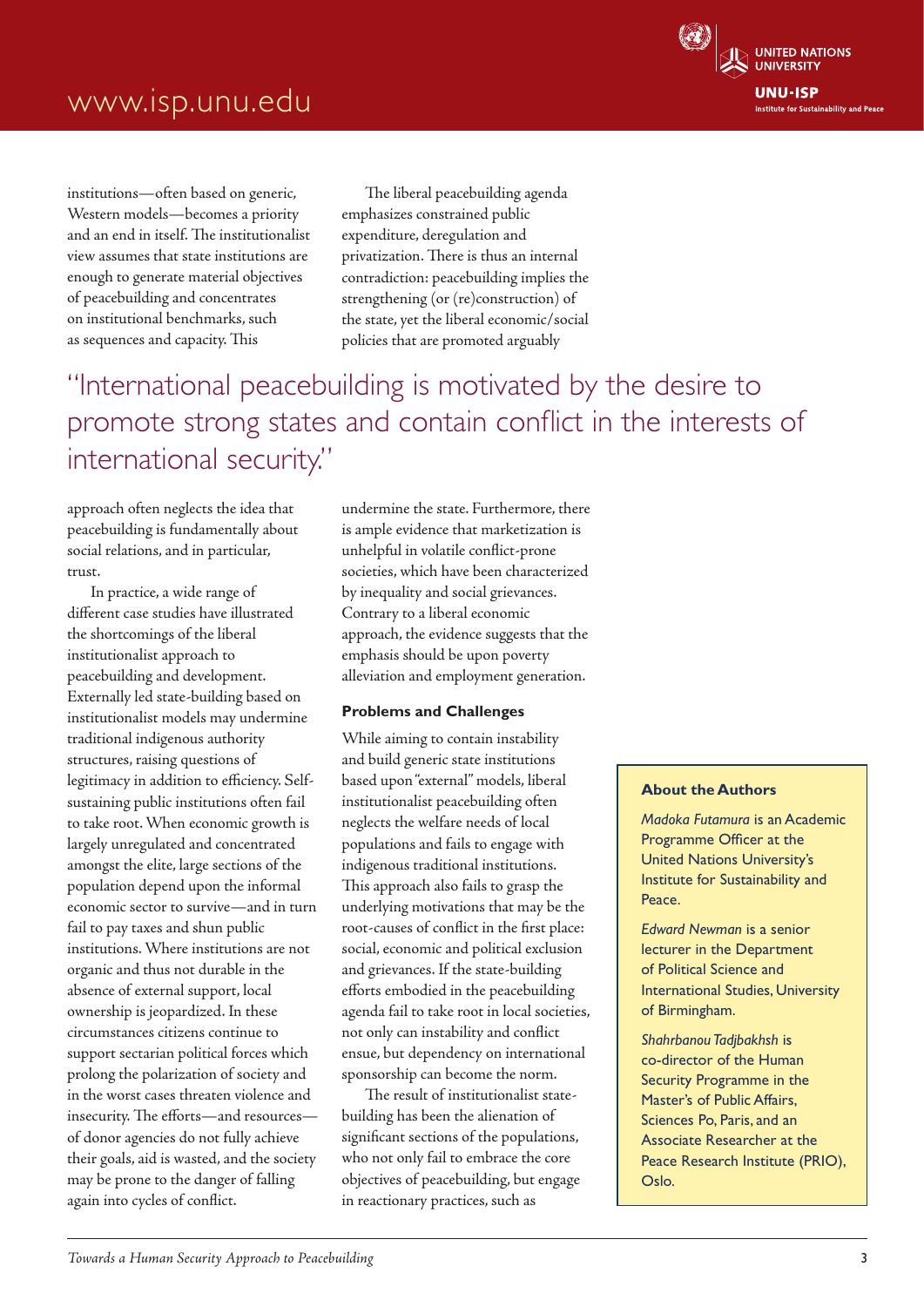

shunning state institutions or turning to extremist forms of politics, which directly endanger not only peace, but also the peacebuilding agenda itself. These patterns are demonstrated in the cases of Kosovo, Timor-Leste, Sierra Leone, Liberia, Bosnia, amongst many others. In such situations, huge investments by international actors may have led to the cessation of conflicts what can be called "negative peace"—but shortcomings, neglects the needs of wartorn societies. The critical response, whilst intellectually stimulating, often fails to offer a way forward, beyond problematizing and deconstructing liberal peacebuilding.

#### **Human Security: An Alternative Approach to Peacebuilding?**

A human security approach to peacebuilding can offer some solutions

"If state-building efforts fail to take root in local societies dependency on international sponsorship can become the norm."

> danger signs are present: the peace dividend is not equitably spread, disillusionment and social exclusion are widespread, reconciliation is obstructed and volatility persists.

The literature on peacebuilding, in addressing the challenges to liberal approaches, has relied on two different responses. One set of scholars emphasize the necessity of having institutions in place before political and economic liberalization are undertaken.2 However, this problem-solving response is still premised upon the idea of topdown generic institutions as the primary goal of peacebuilding, assuming that development, growth and stability will automatically follow. The second response is provided by more "critical" analysts who are sceptical of the role of markets and formal institutions of democracy in post-conflict situations.<sup>3</sup> Some critical scholars go as far as denouncing the entire international peacebuilding agenda as a hegemonic exercise undertaken at the behest of powerful states, aimed at controlling or exploiting developing countries.4

The problem-solving approach, which prescribes institutions to attempt to make liberalism fit the local context and mitigate against its fundamental

to these problems. Human security suggests that public policy must be directed above all at enhancing the personal security, welfare and dignity of individuals and communities. This suggests ways to strengthen the legitimacy of peacebuilding activities, make them more oriented around local needs and conditions, and therefore strengthen local buy-in and support while restoring dignity to post-crisis societies. A number of implications arise from the human security concept.

First, the human security approach is not only centred on people as objects of interventions, including of peacebuilding or development. It provides an "agency" to individuals as subjects, as referents of security and, ultimately, as providers of security. The normative objective is therefore to take into consideration the needs of the populations, their capacities and, fundamentally, their judgement. Change is brought about not because it has been imposed from the outside, or is required to adhere to cosmopolitan values of liberalism, but because communities perceive the benefits of change and assess the trade-offs in terms of local meanings at the everyday level. In practice, it means not just "doing"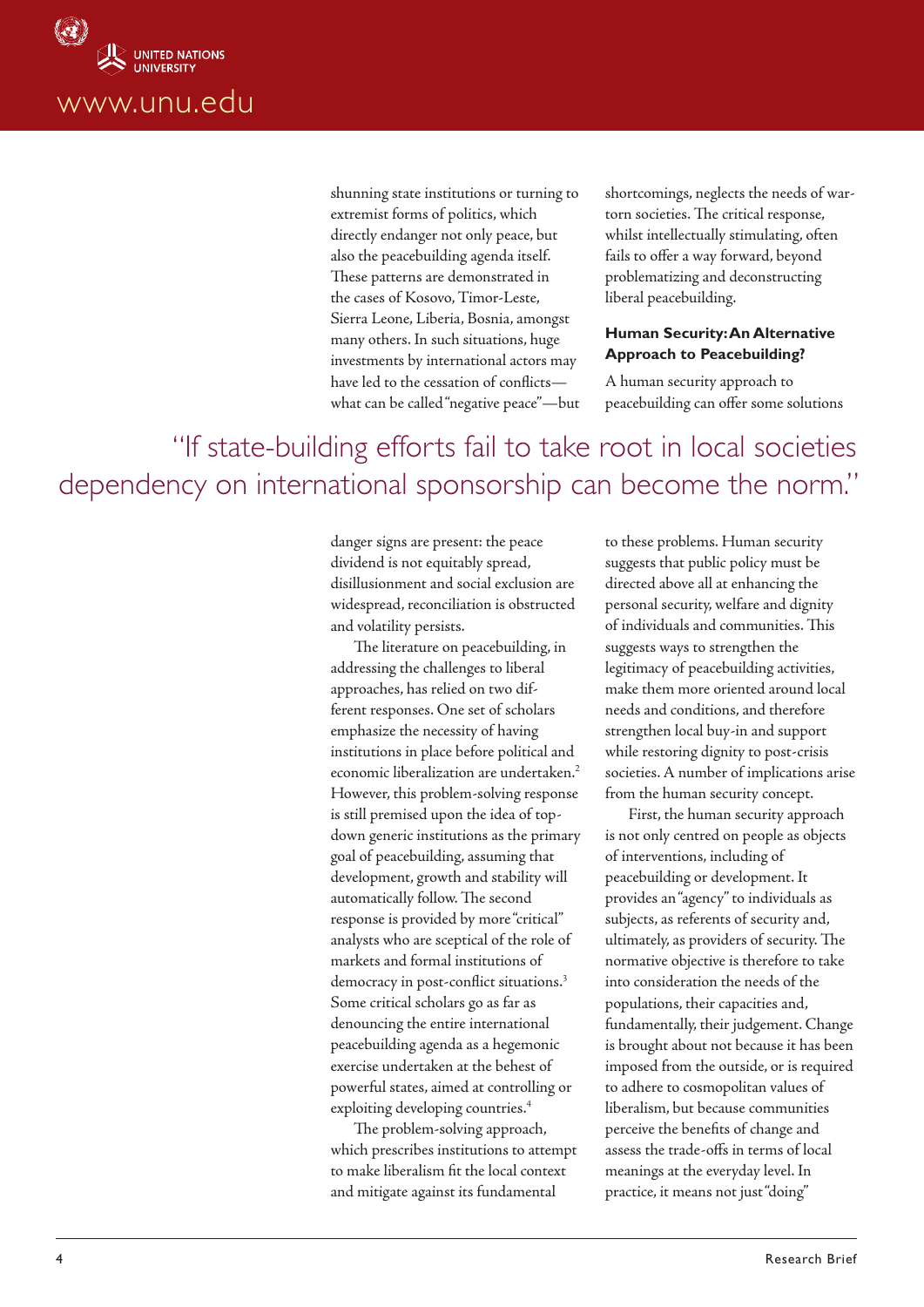## www.isp.unu.edu



peacebuilding for others, or even engaging local populations in a set of formulaic interventions, but allowing for conditions so that responsibility is brought directly to local actors.

Second, the approach recognises the root-causes of conflicts in terms of social and political exclusion, horizontal inequality or structural violence, in addition to power politics and spoiler

duty to protect, care for and empower its citizens.6 A "failed state" therefore is one that is weak in the eyes of its own citizens primarily and cannot provide for their survival, livelihoods and dignity, as opposed to being seen as a "dangerous" menace to international security. The legitimacy of state institutions comes therefore not merely from its existence, capacity or leadership,

## "Human security demands that public policy must be directed at enhancing the personal security, welfare and dignity of individuals and communities."

activities. This recognition therefore requires root-cause analysis, preventive action, early warning indicators, and strategic planning, taking the exercise of peacebuilding beyond a quick impact project with short-term goals. It will also create space for the pursuit of so-called "transitional justice", which seeks to address and redress human rights abuses and war crimes conducted during conflicts. A sense of injustice and unfairness amongst victims is a source of distrust to new governments and even a source of instability. A number of cases show that societies and people after conflict are heavily traumatized, and are willing to address their past sufferings in a range of forms.<sup>5</sup>

Third, the human security approach does not rely on preconceived institutional benchmarks—such as establishments of state, democracy or the market—as the end goals, but rather as means for protecting and providing for citizens. This is a marked departure from the liberal institutionalist approach which takes externally-driven visions of security, the market and the state as its benchmark. From a human security perspective, a weak state is one which cannot exercise its primary function of social protection and therefore fails in its but the extent to which populations perceive its capacity and will to distribute justice, basic human needs, public goods and space for participation.

#### **Human Security and the Everyday Needs of Citizens in Post-Conflict Settings**

The human security approach therefore provides a number of critical answers for addressing the legitimacy problems of peacebuilding. The more populations and their perceptions of the common good are included, the more difficult it would be to simply impose particular ideals, values or models deemed universally applicable but proven problematic in local contexts. However, this does not mean a mere adherence to the principles of participation or local ownership to improve the success of reforms or to prevent inertia or a hostile local response. Perceptions count because those who are directly suffering in crisis situations have a moral right to freedom from that suffering. This approach to peacebuilding builds upon and is sensitive to—without "romanticizing"—indigenous institutions, and is locally driven.

Such critical assessments of peacebuilding, from the human security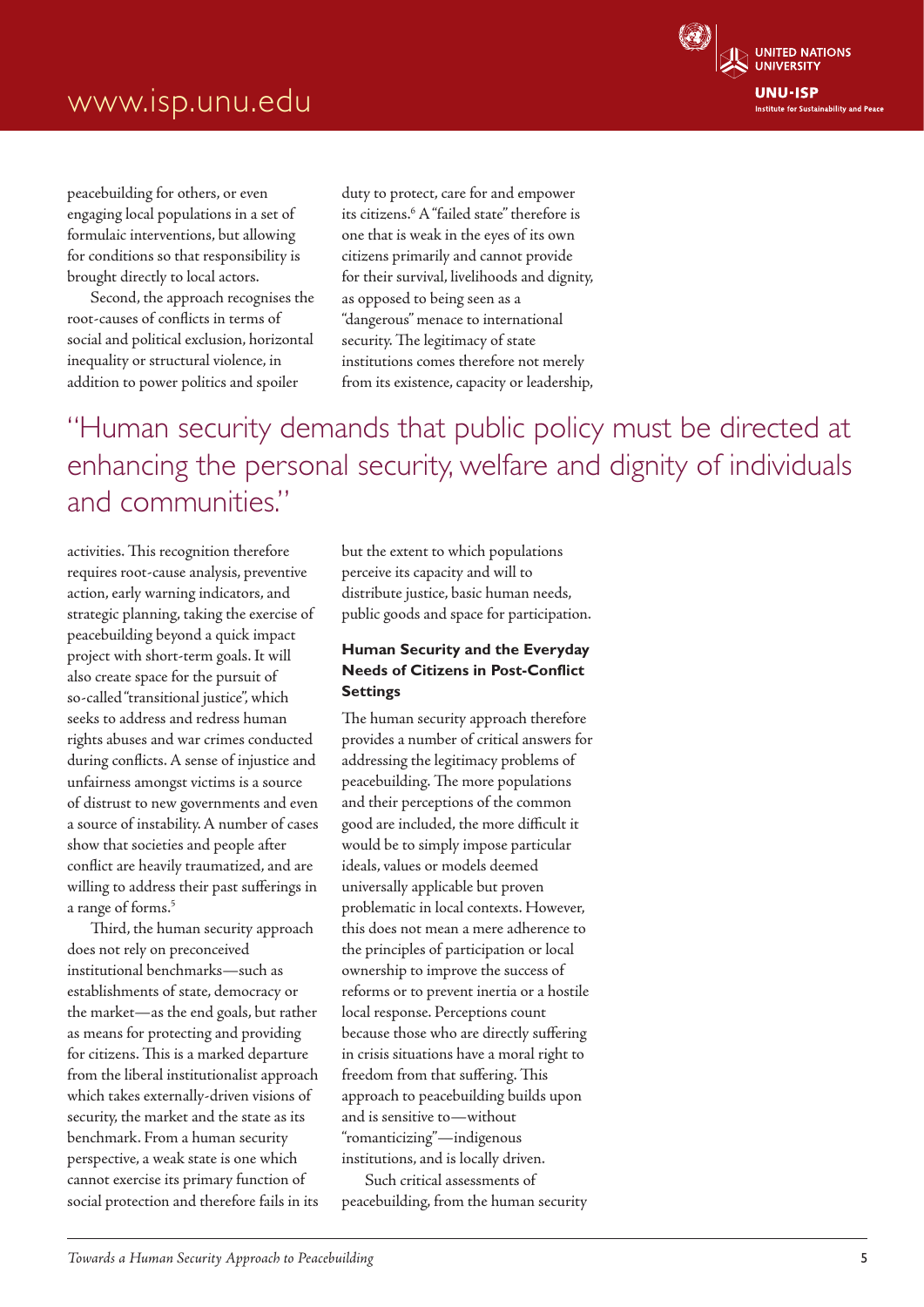



For related discussions, see *New Perspectives on Liberal Peacebuilding*, edited by Edward Newman, Roland Paris and Oliver P. Richmond (United Nations University Press, 2009, ISBN 978-92-808- 1174-2). For more details on this book, please visit www. unu.edu/unupress/2009/ liberalpeacebuilding.html.

point of view, have a number of problemsolving, practical approaches. When individuals and communities, instead of institutions, are put at the centre of analysis, there are implications for the assessment, planning, implementation and evaluation of peacebuilding initiatives. All these require in-depth knowledge of the situation and contextspecific solutions, instead of adherence to external models.

Providing for security and stability may remain as a priority. However, the human security approach also recognizes that meeting welfare goals ranging from immediate basic needs and public service delivery to job security through employment creation and poverty alleviation—as well as addressing grievances is absolutely essential. A failure to do so, and the alienation and exclusion that results from this, threatens both the legitimacy and efficiency of peacebuilding efforts. The question of sequencing and prioritization, therefore, is not whether security comes first, but how security is provided and what the expanded notion of security really means in people's everyday lives.

Similarly, it also suggests that peacebuilding must go beyond material factors—such as economic growth and address social relations, in particular restoring or building trust within a broader context of inclusive development and social integration. Because conflicts erode trust, the need to support reconciliation and coexistence cannot be ignored. A human security approach to peacebuilding implies a process of "trust-building", that is, trust and confidence in peaceful community relations and in the national project.

The human security approach to peacebuilding also offers something to the eternal problem of coordination among various actors and sectors

involved in post-conflict situations. Ever since the publication of the Brahimi Report on peace operations, there has been emphasis on integration in order to achieve increased efficiency: to avoid duplication and incoherence and to capitalize on potential complementarities with a more efficient division of tasks. However, too often coordination is emphasized among international actors which still tend to focus on individual mandates instead of integration based on coherence and the needs of specific situations. The essence of the human security approach is to recognize the interconnectedness of threats and insecurities which are linked in a domino effect. For instance, the coordination of economic development and the security sector is crucial. In the case of Afghanistan for example, security itself depends on a wide range of factors that cannot be addressed on the basis of military strategies alone. Food aid, for instance, must be coordinated with rural economic recovery and not carried out in vacuum. Economic strategies for the agricultural sector must, in turn, match with mine clearance. The opening up of markets may provide new opportunities for the private sector, but if the political system does not have effective accounting or auditing mechanisms in place, or if there is an inequitable social system in which one group benefits from economic gains at the cost of the rest of the society, market opening could potentially reignite competition and tension between parties in conflict. The human security approach requires peacebuilders to think about these types of interactions and feedback effects, and to analyze how actions in one sector may impact upon actions in other sectors and have unintended outcomes, a process that seems to have been lacking or deficient in past and current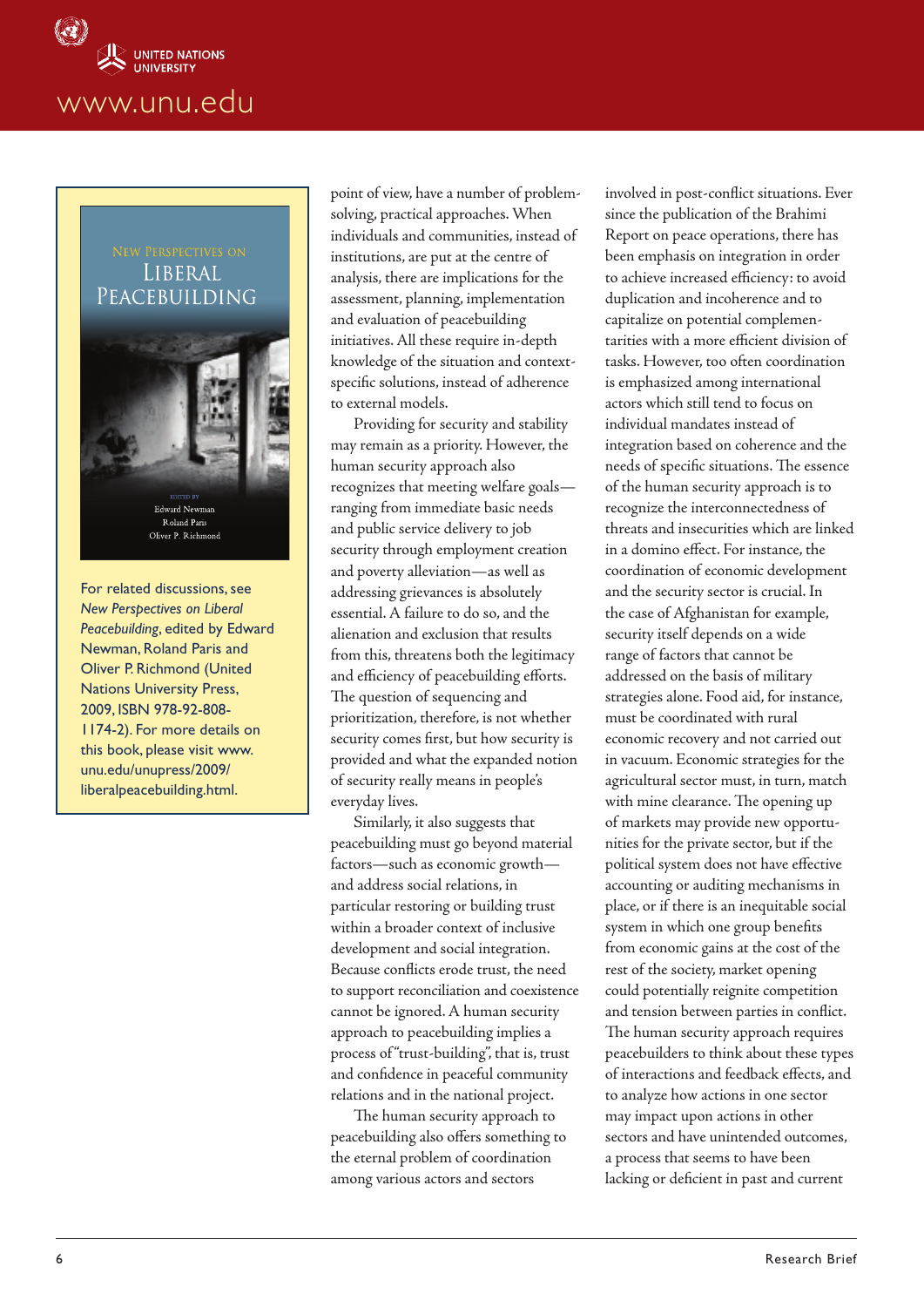### www.isp.unu.edu



peacebuilding operations. This requires applying an inter-sectorality or externalities framework in the planning, implementation and evaluation of peacebuilding interventions.

#### **Concluding Remarks**

In conclusion, this alternative approach, by suggesting the articulation of local ideas, norms, culture, needs and perceptions in peacebuilding—in contrast to institutional, state-centric frameworks—contributes to improved peacebuilding in theory and practice. It proposes for the politics of peacebuilding to spring organically from the agency of the people involved. A failure to achieve this results in citizens remaining disillusioned, marginalized, susceptible to manipulation by extremist political elites and spoilers, and unlikely to support efforts towards "reconciliation".

Is a human security approach to peacebuilding realistic? Clearly, it is ambitious and rests upon an optimistic assumption of donor motivations and local good will. However, it may be the alternative path to addressing current gaps in peacebuilding that make them unsustainable and exclusive, neither wholly effective nor legitimate.

#### **Notes**

- 1. Edward Newman, Roland Paris and Oliver P. Richmond, *New Perspectives on Liberal Peacebuilding* (Tokyo: UNU Press, 2009).
- 2. Roland Paris, At War's End: Building Peace after Civil Conflict (Cambridge: Cambridge University Press, 2004).
- 3. Shahrbanou Tadjbakhsh "Human Security and the Legitimization of Peacebuilding", in Oliver P. Richmond (ed.), *Palgrave Advances in Peacebuilding: Critical Developments and Approaches* (Basingstoke: Palgrave Macmillan, 2010); Michael Pugh, Neil Cooper and Mandy Turner (eds.), *Whose Peace? Critical Perspectives on the Political Economy of Peacebuilding*  (Basingstoke: Palgrave Macmillan, 2008); Omar G. Encarnacion,"The Follies of Democratic Imperialism", *World Policy Journal* 22, no. 1 (2005): 47–60.
- 4. Mark Duffield, "Development, Territories, and People: Consolidating the External Sovereign Frontier", *Alternatives* 32, no. 2 (2007): 225–246;Tim Jacoby,"Hegemony, Modernisation and Post-war Reconstruction", *Global Society* 21, no. 4 (2007): 521–537; David Chandler, *Empire in Denial. The Politics of State-building* (London: Pluto Press, 2006).
- 5. For the potential and limitations of transitional justice in peacebuilding, see for example: Madoka Futamura "Transitional Justice in the Afghan Peacebuilding Process: The Potential and Limitations", in Yuji Uesugi (ed.), *Toward Bringing Stability in Afghanistan: A Review of the Peacebuilding Strategy*, IPSHU English Research Report Series No. 24 (2009): 101–118.
- 6. Shahrbanou Tadjbakhsh and Anuradha M. Chenoy, *Human Security: Concepts and Implications* (London: Routledge, 2007).